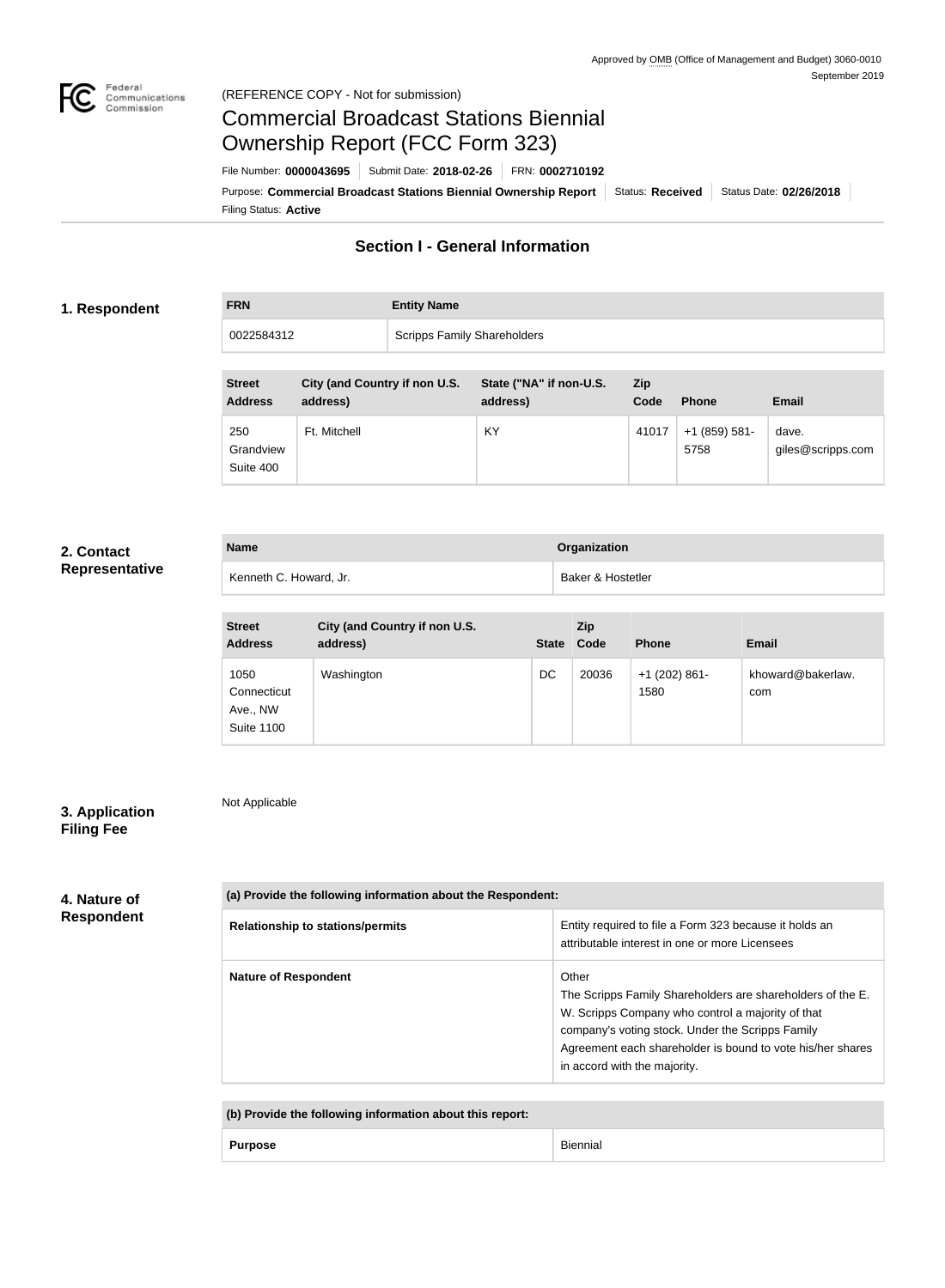#### **"As of" date** 10/01/2017

**When filing a biennial ownership report or validating and resubmitting a prior biennial ownership report, this date must be Oct. 1 of the year in which this report is filed.**

#### **5. Licensee(s) and Station(s)**

**Respondent is filing this report to cover the following Licensee(s) and station(s):**

| <b>Licensee/Permittee Name</b>    |                  |                      | <b>FRN</b> |              |                |
|-----------------------------------|------------------|----------------------|------------|--------------|----------------|
| Scripps Broadcasting Holdings LLC |                  |                      |            | 0002710192   |                |
| Fac. ID No.                       | <b>Call Sign</b> | <b>City</b>          |            | <b>State</b> | <b>Service</b> |
| 361                               | WACY-TV          | <b>APPLETON</b>      |            | WI           | <b>DTV</b>     |
| 2433                              | <b>KFFN</b>      | <b>TUCSON</b>        |            | AZ           | AM             |
| 2434                              | KMXZ-FM          | <b>TUCSON</b>        |            | AZ           | <b>FM</b>      |
| 2708                              | WGBA-TV          | <b>GREEN BAY</b>     |            | WI           | <b>DTV</b>     |
| 2711                              | WLWK-CD          | <b>STURGEON BAY</b>  |            | WI           | <b>DCA</b>     |
| 2924                              | KSGF-FM          | <b>ASH GROVE</b>     |            | <b>MO</b>    | <b>FM</b>      |
| 6329                              | <b>KJOT</b>      | <b>BOISE</b>         |            | ID           | <b>FM</b>      |
| 10119                             | <b>KSPW</b>      | <b>SPARTA</b>        |            | <b>MO</b>    | <b>FM</b>      |
| 10267                             | WXYZ-TV          | <b>DETROIT</b>       |            | MI           | <b>DTV</b>     |
| 17397                             | <b>KRVB</b>      | <b>NAMPA</b>         |            | ID           | <b>FM</b>      |
| 20403                             | <b>KQTH</b>      | <b>TUCSON</b>        |            | AZ           | <b>FM</b>      |
| 29727                             | <b>WWST</b>      | <b>SEVIERVILLE</b>   |            | <b>TN</b>    | <b>FM</b>      |
| 29741                             | <b>WNOX</b>      | <b>KARNS</b>         |            | <b>TN</b>    | <b>FM</b>      |
| 35095                             | KWBA-TV          | <b>SIERRA VISTA</b>  |            | AZ           | <b>DTV</b>     |
| 35190                             | KMTV-TV          | <b>OMAHA</b>         |            | <b>NE</b>    | <b>DTV</b>     |
| 36504                             | <b>WTVF</b>      | <b>NASHVILLE</b>     |            | <b>TN</b>    | <b>DTV</b>     |
| 36915                             | K16EO-D          | ORO VALLEY/TUCSON    |            | AZ           | <b>LPT</b>     |
| 36918                             | <b>KGUN-TV</b>   | <b>TUCSON</b>        |            | AZ           | <b>DTV</b>     |
| 37121                             | <b>KYQQ</b>      | <b>ARKANSAS CITY</b> |            | KS           | FM             |
| 37133                             | <b>KFXJ</b>      | <b>AUGUSTA</b>       |            | <b>KS</b>    | <b>FM</b>      |
| 40854                             | <b>WKHT</b>      | <b>KNOXVILLE</b>     |            | TN           | FM             |
| 40875                             | <b>KMGH-TV</b>   | <b>DENVER</b>        |            | CO           | <b>DTV</b>     |
| 40876                             | <b>KGTV</b>      | <b>SAN DIEGO</b>     |            | CA           | <b>DTV</b>     |
| 40877                             | <b>WRTV</b>      | <b>INDIANAPOLIS</b>  |            | IN           | <b>DTV</b>     |
| 40878                             | <b>KERO-TV</b>   | <b>BAKERSFIELD</b>   |            | CA           | <b>DTV</b>     |
| 42636                             | <b>KMCI-TV</b>   | <b>LAWRENCE</b>      |            | <b>KS</b>    | <b>DTV</b>     |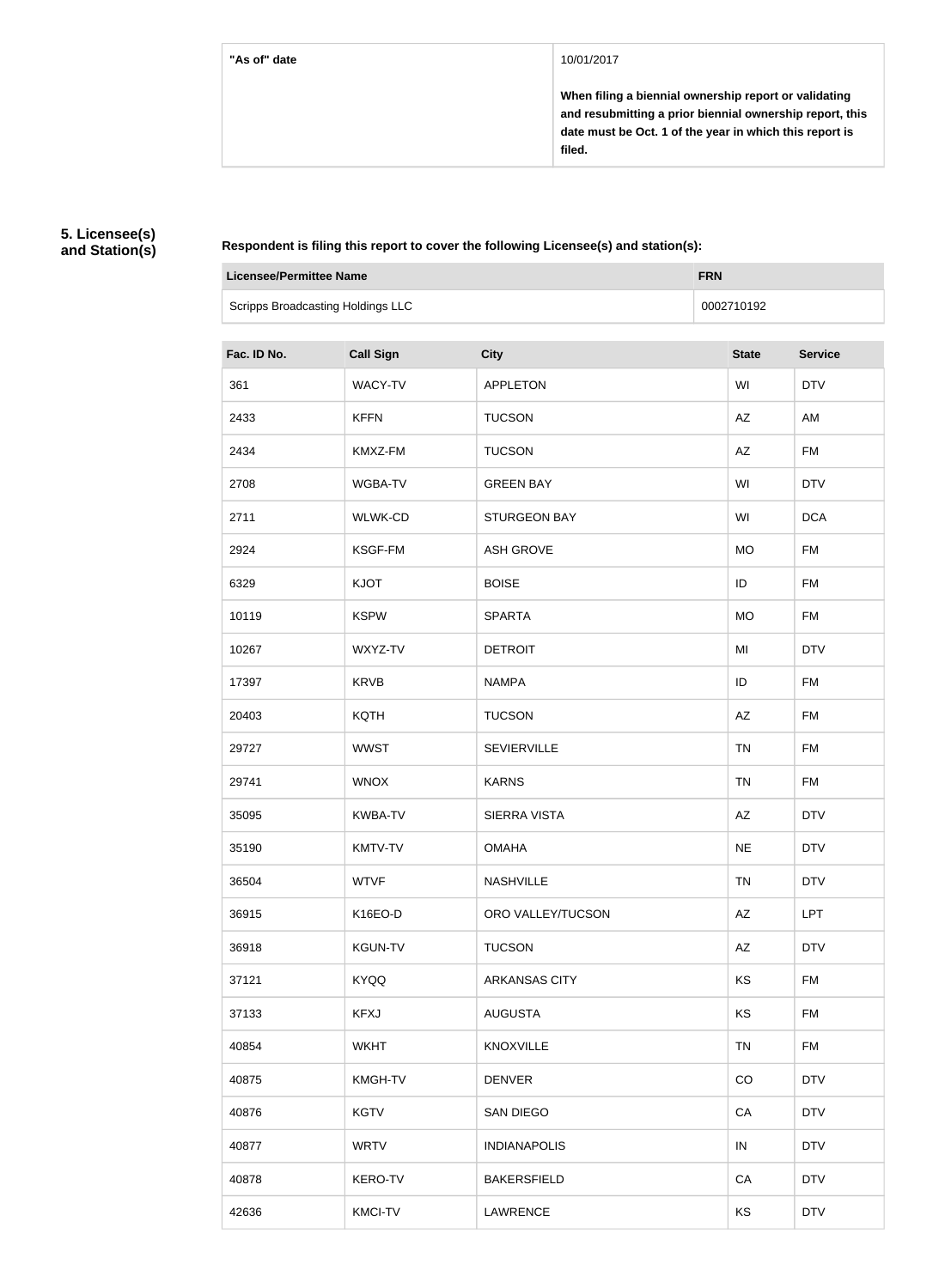| 42650 | <b>KQXR</b>    | <b>PAYETTE</b>          | ID        | <b>FM</b>  |
|-------|----------------|-------------------------|-----------|------------|
| 48802 | K42AA-D        | <b>PAHRUMP</b>          | <b>NV</b> | <b>LPT</b> |
| 49923 | <b>WCYQ</b>    | OAK RIDGE               | <b>TN</b> | <b>FM</b>  |
| 50308 | <b>KSRZ</b>    | <b>OMAHA</b>            | <b>NE</b> | <b>FM</b>  |
| 50313 | <b>KXSP</b>    | <b>OMAHA</b>            | <b>NE</b> | AM         |
| 50314 | <b>KQCH</b>    | <b>OMAHA</b>            | <b>NE</b> | FM         |
| 52252 | K44JR-D        | <b>LAUGHLIN</b>         | <b>NV</b> | <b>LPT</b> |
| 54176 | WKBW-TV        | <b>BUFFALO</b>          | <b>NY</b> | <b>DTV</b> |
| 55165 | <b>KRVI</b>    | <b>MOUNT VERNON</b>     | <b>MO</b> | <b>FM</b>  |
| 55704 | <b>KHTT</b>    | <b>MUSKOGEE</b>         | OK        | <b>FM</b>  |
| 55707 | <b>KBEZ</b>    | <b>TULSA</b>            | OK        | FM         |
| 57054 | KZSD-LP        | SAN DIEGO               | CA        | <b>LPA</b> |
| 57504 | <b>KTGV</b>    | ORACLE                  | AZ        | <b>FM</b>  |
| 59255 | KIVI-TV        | <b>NAMPA</b>            | ID        | <b>DTV</b> |
| 59256 | <b>KSAW-LD</b> | <b>TWIN FALLS</b>       | ID        | <b>LPD</b> |
| 59257 | K27DX-D        | <b>MCCALL</b>           | ID        | <b>DCA</b> |
| 59431 | K30LL-D        | <b>KINGMAN</b>          | AZ        | <b>LPT</b> |
| 59432 | K44CN-D        | COTTONWOOD              | AZ        | <b>LPT</b> |
| 59433 | K24KS-D        | <b>FLAGSTAFF</b>        | AZ        | <b>LPT</b> |
| 59436 | K47DJ-D        | <b>PRESCOTT</b>         | AZ        | <b>LPT</b> |
| 59438 | WCPO-TV        | <b>CINCINNATI</b>       | OH        | <b>DTV</b> |
| 59439 | KJRH-TV        | <b>TULSA</b>            | OK        | <b>DTV</b> |
| 59440 | KNXV-TV        | <b>PHOENIX</b>          | AZ        | <b>DTV</b> |
| 59441 | WEWS-TV        | <b>CLEVELAND</b>        | OH        | <b>DTV</b> |
| 59442 | WMAR-TV        | <b>BALTIMORE</b>        | MD        | <b>DTV</b> |
| 59443 | WPTV-TV        | <b>WEST PALM BEACH</b>  | FL.       | <b>DTV</b> |
| 59444 | <b>KSHB-TV</b> | <b>KANSAS CITY</b>      | <b>MO</b> | <b>DTV</b> |
| 62023 | KTTS-FM        | SPRINGFIELD             | <b>MO</b> | <b>FM</b>  |
| 62024 | <b>KSGF</b>    | SPRINGFIELD             | <b>MO</b> | AM         |
| 63548 | KICT-FM        | <b>WICHITA</b>          | KS        | <b>FM</b>  |
| 64588 | WFTS-TV        | <b>TAMPA</b>            | FL.       | <b>DTV</b> |
| 64688 | <b>K285DL</b>  | <b>TUCSON</b>           | AZ        | <b>FX</b>  |
| 65763 | <b>KZKC-LP</b> | <b>BAKERSFIELD</b>      | CA        | LPA        |
| 67530 | <b>KZFC-LP</b> | <b>WINDSOR</b>          | CO        | <b>LPX</b> |
| 67544 | KZCS-LP        | <b>COLORADO SPRINGS</b> | CO        | <b>LPX</b> |
| 68329 | <b>KFAQ</b>    | <b>TULSA</b>            | OK        | AM         |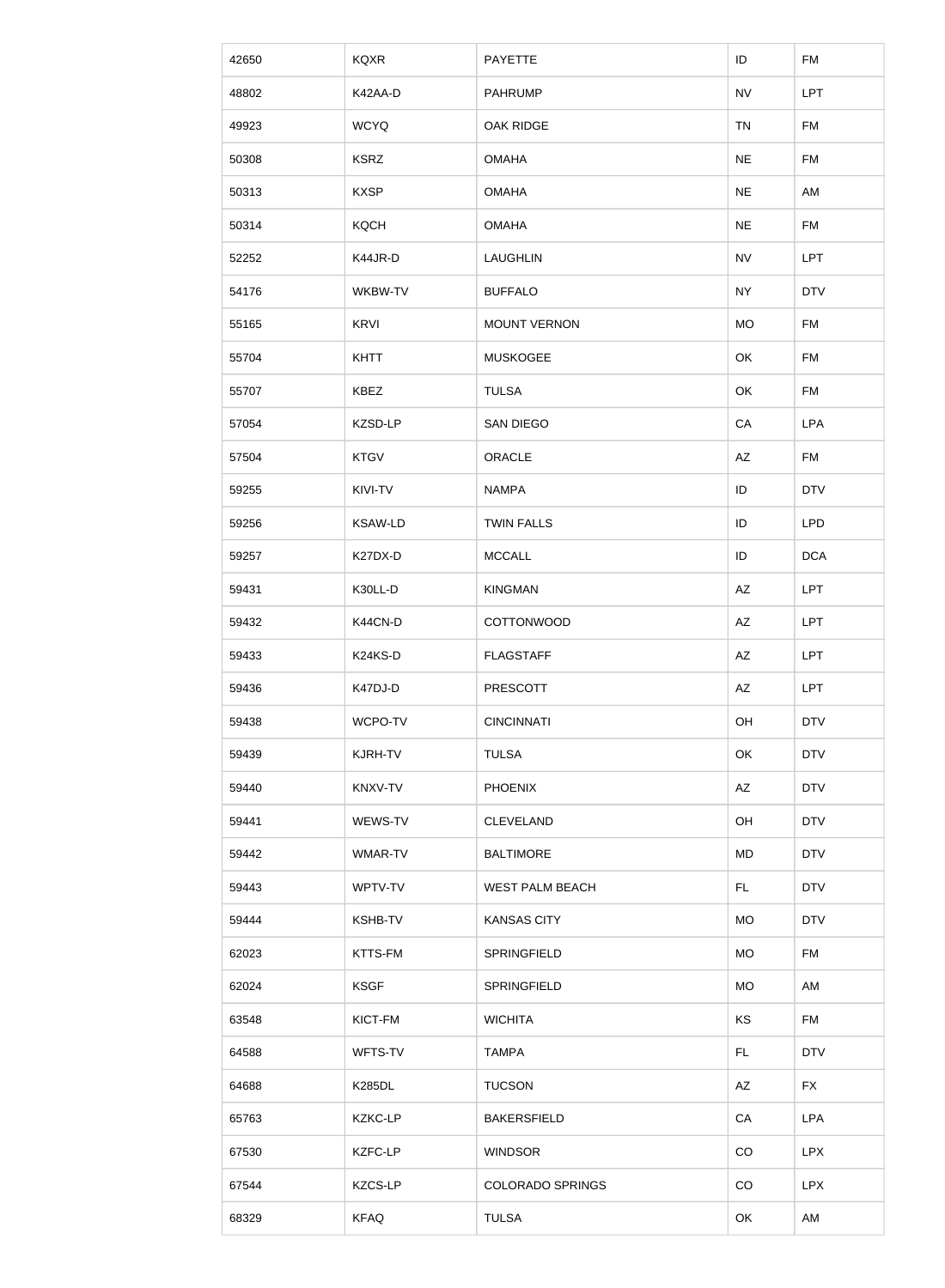| 68330  | KVOO-FM        | <b>TULSA</b>      | OK        | <b>FM</b>  |
|--------|----------------|-------------------|-----------|------------|
| 68331  | <b>KXBL</b>    | <b>HENRYETTA</b>  | OK        | <b>FM</b>  |
| 68589  | <b>KTHI</b>    | CALDWELL          | ID        | <b>FM</b>  |
| 70649  | WFTX-TV        | <b>CAPE CORAL</b> | FL.       | <b>DTV</b> |
| 72356  | <b>KFTI</b>    | <b>WICHITA</b>    | KS        | AM         |
| 72357  | <b>KFDI-FM</b> | <b>WICHITA</b>    | KS        | <b>FM</b>  |
| 74094  | WSYM-TV        | <b>LANSING</b>    | MI        | <b>DTV</b> |
| 74095  | <b>WKTI</b>    | MILWAUKEE         | WI        | <b>FM</b>  |
| 74096  | <b>WTMJ</b>    | <b>MILWAUKEE</b>  | WI        | AM         |
| 74098  | WTMJ-TV        | <b>MILWAUKEE</b>  | WI        | <b>DTV</b> |
| 74100  | KTNV-TV        | <b>LAS VEGAS</b>  | <b>NV</b> | <b>DTV</b> |
| 74103  | <b>KKCD</b>    | <b>OMAHA</b>      | <b>NE</b> | <b>FM</b>  |
| 74105  | KEZO-FM        | <b>OMAHA</b>      | <b>NE</b> | <b>FM</b>  |
| 74211  | <b>WMYD</b>    | <b>DETROIT</b>    | MI        | <b>DTV</b> |
| 168782 | KZCO-LD        | <b>DENVER</b>     | CO        | <b>LPD</b> |
| 178359 | KTGV-FM1       | <b>TUCSON</b>     | AZ        | <b>FB</b>  |
| 188878 | KZFC-LD        | <b>WINDSOR</b>    | CO        | <b>LPD</b> |

#### **Section II – Biennial Ownership Information**

**1. 47 C.F.R. Section 73.3613 and Other Documents**

Licensee Respondents that hold authorizations for one or more full power television, AM, and/or FM stations should list all contracts and other instruments set forth in 47 C.F.R. Section 73.3613(a) through (c) for the facility or facilities listed on this report. In addition, attributable Local Marketing Agreements (LMAs) and attributable Joint Sales Agreements (JSAs) must be disclosed by the licensee of the brokering station on its ownership report. If the agreement is an attributable LMA, an attributable JSA, or a network affiliation agreement, check the appropriate box. Otherwise, select "Other." Non-Licensee Respondents, as well as Licensee Respondents that only hold authorizations for Class A television and/or low power television stations, should select "Not Applicable" in response to this question.

Not Applicable.

**2. Ownership Interests**

**(a)** Ownership Interests. This Question requires Respondents to enter detailed information about ownership interests by generating a series of subforms. Answer each question on each subform. The first subform listing should be for the Respondent itself. If the Respondent is not a natural person, also list each of the officers, directors, stockholders, non-insulated partners, non-insulated members, and any other persons or entities with a direct attributable interest in the Respondent pursuant to the standards set forth in 47 C.F.R. Section 73.3555. (A "direct" interest is one that is not held through any intervening companies or entities.) List each interest holder with a direct attributable interest in the Respondent separately.

Leave the percentage of total assets (Equity Debt Plus) field blank for an interest holder unless that interest holder has an attributable interest in the Respondent solely on the basis of the Commission's Equity Debt Plus attribution standard, 47 C.F.R. Section 73.3555, Note 2(i).

In the case of vertical or indirect ownership structures, list only those interests in the Respondent that also represent an attributable interest in the Licensee(s) for which the report is being submitted.

Entities that are part of an organizational structure that includes holding companies or other forms of indirect ownership must file separate ownership reports. In such a structure do not report, or file a separate report for, any interest holder that does not have an attributable interest in the Licensee(s) for which the report is being submitted.

Please see the Instructions for further detail concerning interests that must be reported in response to this question.

The Respondent must provide an FCC Registration Number for each interest holder reported in response to this question. Please see the Instructions for detailed information and guidance concerning this requirement.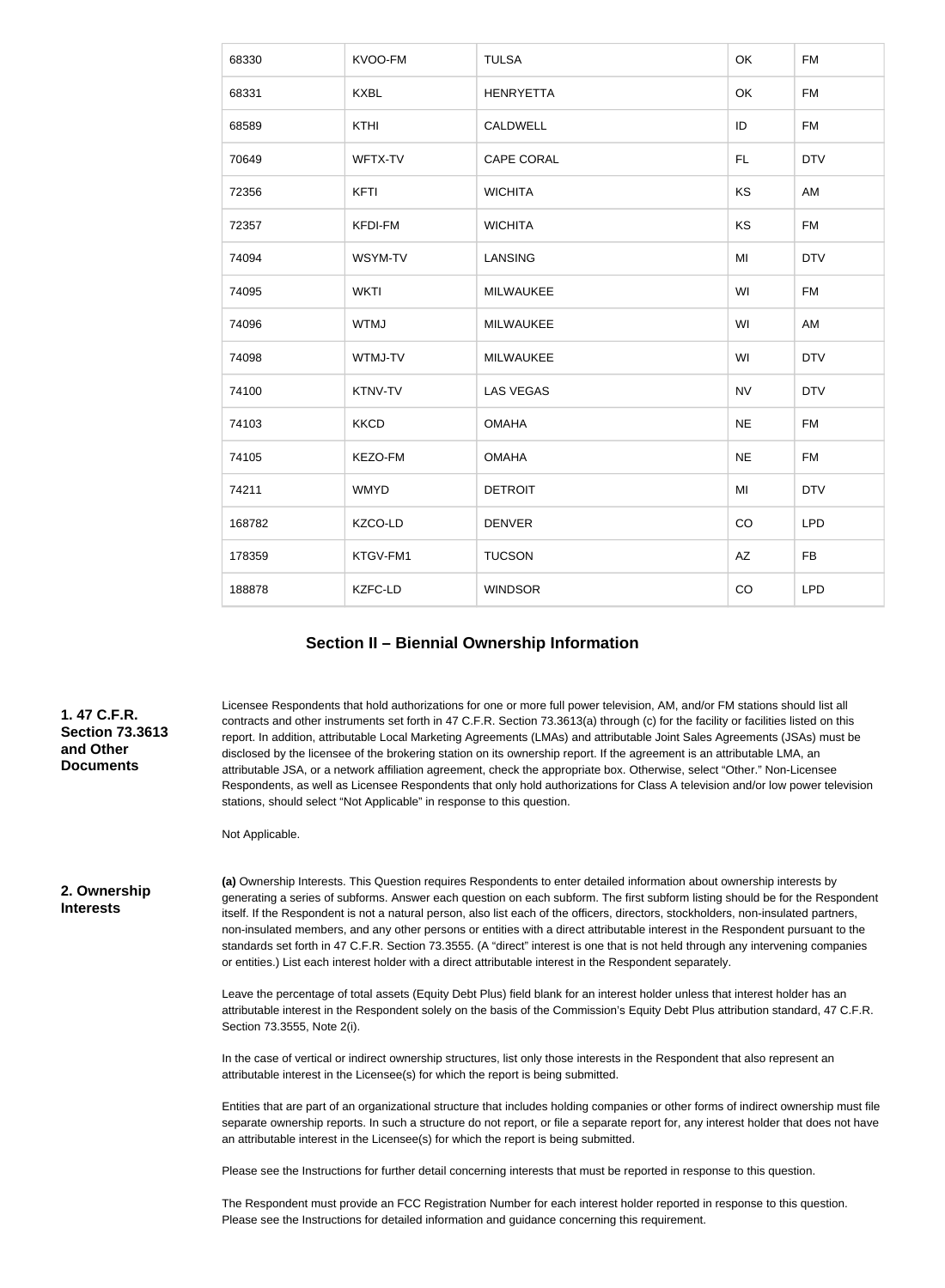| <b>Ownership Information</b>                                                                                                     |                                                         |                      |                            |
|----------------------------------------------------------------------------------------------------------------------------------|---------------------------------------------------------|----------------------|----------------------------|
| <b>FRN</b>                                                                                                                       | 0022584312                                              |                      |                            |
| <b>Entity Name</b>                                                                                                               | <b>Scripps Family Shareholders</b>                      |                      |                            |
| <b>Address</b>                                                                                                                   | PO Box                                                  |                      |                            |
|                                                                                                                                  | <b>Street 1</b>                                         | 250 Grandview        |                            |
|                                                                                                                                  | <b>Street 2</b>                                         | Suite 400            |                            |
|                                                                                                                                  | <b>City</b>                                             | Ft. Mitchell         |                            |
|                                                                                                                                  | State ("NA" if non-U.S.<br>address)                     | KY                   |                            |
|                                                                                                                                  | <b>Zip/Postal Code</b>                                  | 41017                |                            |
|                                                                                                                                  | Country (if non-U.S.<br>address)                        | <b>United States</b> |                            |
| <b>Listing Type</b>                                                                                                              | Respondent                                              |                      |                            |
| <b>Positional Interests</b><br>(check all that apply)                                                                            | Respondent                                              |                      |                            |
| <b>Tribal Nation or Tribal</b><br><b>Entity</b>                                                                                  | Interest holder is not a Tribal nation or Tribal entity |                      |                            |
| <b>Interest Percentages</b><br>(enter percentage values                                                                          | Voting                                                  | 0.0%                 | <b>Jointly Held?</b><br>No |
| from 0.0 to 100.0)                                                                                                               | <b>Equity</b>                                           | 0.0%                 |                            |
|                                                                                                                                  | <b>Total assets (Equity Debt</b><br>Plus)               | 0.0%                 |                            |
| Does interest holder have an attributable interest in one or more broadcast stations<br>No<br>that do not appear on this report? |                                                         |                      |                            |

| <b>FRN</b>                                            | 0022581854                          |                      |
|-------------------------------------------------------|-------------------------------------|----------------------|
| <b>Name</b>                                           | Peter R. La Dow                     |                      |
| <b>Address</b>                                        | PO Box                              |                      |
|                                                       | <b>Street 1</b>                     | 250 Grandview        |
|                                                       | <b>Street 2</b>                     | Suite 400            |
|                                                       | <b>City</b>                         | Ft. Mitchell         |
|                                                       | State ("NA" if non-U.S.<br>address) | <b>KY</b>            |
|                                                       | <b>Zip/Postal Code</b>              | 41017                |
|                                                       | Country (if non-U.S.<br>address)    | <b>United States</b> |
| <b>Listing Type</b>                                   | Other Interest Holder               |                      |
| <b>Positional Interests</b><br>(check all that apply) | Stockholder                         |                      |
| Citizenship, Gender,                                  | Citizenship                         | US                   |
| <b>Ethnicity, and Race</b>                            |                                     |                      |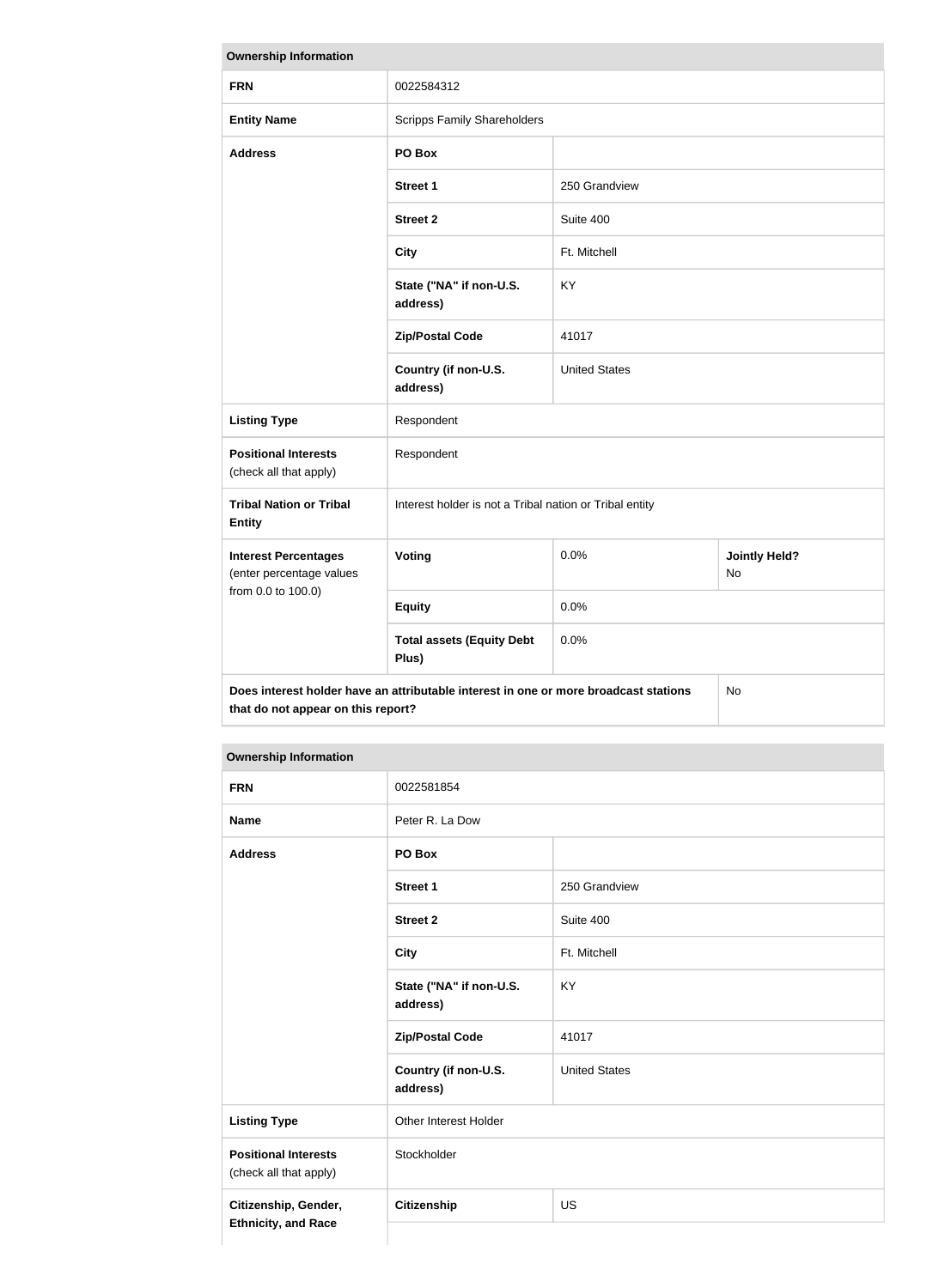| <b>Information (Natural</b><br><b>Persons Only)</b>                           | <b>Gender</b>                                                                        | Male                   |                             |  |
|-------------------------------------------------------------------------------|--------------------------------------------------------------------------------------|------------------------|-----------------------------|--|
|                                                                               | <b>Ethnicity</b>                                                                     | Not Hispanic or Latino |                             |  |
|                                                                               | Race                                                                                 | White                  |                             |  |
| <b>Interest Percentages</b><br>(enter percentage values<br>from 0.0 to 100.0) | Voting                                                                               | $9.0\%$                | <b>Jointly Held?</b><br>No. |  |
|                                                                               | <b>Equity</b>                                                                        | 1.2%                   |                             |  |
|                                                                               | <b>Total assets (Equity Debt</b><br>Plus)                                            |                        |                             |  |
| that do not appear on this report?                                            | Does interest holder have an attributable interest in one or more broadcast stations |                        | No.                         |  |

## **Ownership Information FRN** 0022581888 **Name** Barbara V. Scripps **Address PO Box Street 1** 250 Grandview **Street 2** Suite 400 **City Ft. Mitchell State ("NA" if non-U.S. address)** KY **Zip/Postal Code** 41017 **Country (if non-U.S. address)** United States **Listing Type Other Interest Holder Positional Interests** (check all that apply) Stockholder **Citizenship, Gender, Ethnicity, and Race Information (Natural Persons Only) Citizenship** US **Gender** Female **Ethnicity** Not Hispanic or Latino **Race** White **Interest Percentages** (enter percentage values from 0.0 to 100.0) **Voting** 7.2% **Jointly Held?** No **Equity** 1.0% **Total assets (Equity Debt Plus) Does interest holder have an attributable interest in one or more broadcast stations that do not appear on this report?** No

| <b>FRN</b>  | 0014390512   |
|-------------|--------------|
| <b>Name</b> | Paul Scripps |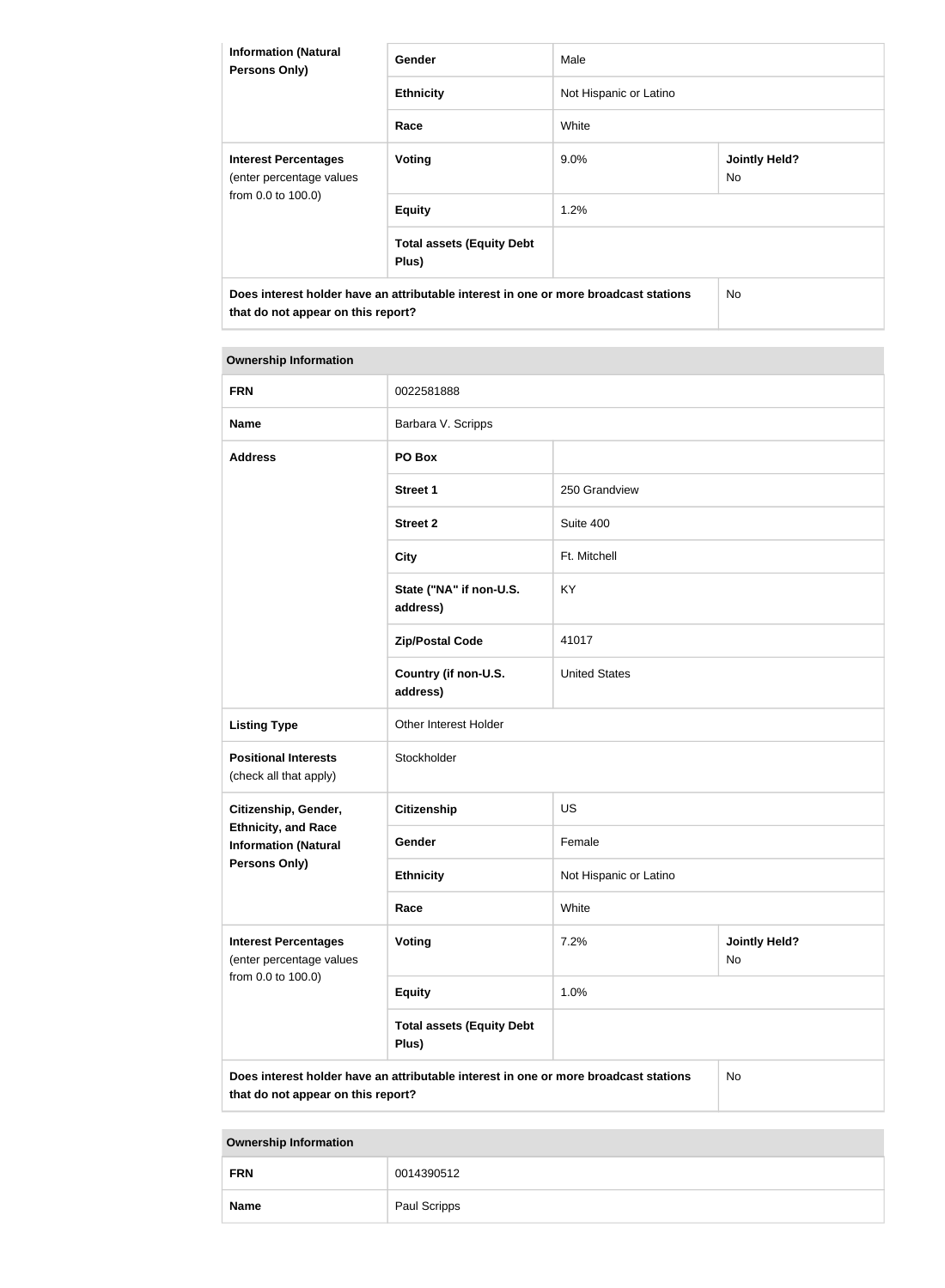| <b>Address</b>                                                                                                                   | PO Box                                    |                        |                            |
|----------------------------------------------------------------------------------------------------------------------------------|-------------------------------------------|------------------------|----------------------------|
|                                                                                                                                  | <b>Street 1</b>                           | 250 Grandview          |                            |
|                                                                                                                                  | <b>Street 2</b>                           | Suite 400              |                            |
|                                                                                                                                  | <b>City</b>                               | Ft. Mitchell           |                            |
|                                                                                                                                  | State ("NA" if non-U.S.<br>address)       | <b>KY</b>              |                            |
|                                                                                                                                  | <b>Zip/Postal Code</b>                    | 41017                  |                            |
|                                                                                                                                  | Country (if non-U.S.<br>address)          | <b>United States</b>   |                            |
| <b>Listing Type</b>                                                                                                              | Other Interest Holder                     |                        |                            |
| <b>Positional Interests</b><br>(check all that apply)                                                                            | Stockholder                               |                        |                            |
| Citizenship, Gender,                                                                                                             | <b>Citizenship</b>                        | <b>US</b>              |                            |
| <b>Ethnicity, and Race</b><br><b>Information (Natural</b>                                                                        | Gender                                    | Male                   |                            |
| <b>Persons Only)</b>                                                                                                             | <b>Ethnicity</b>                          | Not Hispanic or Latino |                            |
|                                                                                                                                  | Race                                      | White                  |                            |
| <b>Interest Percentages</b><br>(enter percentage values                                                                          | Voting                                    | 6.8%                   | <b>Jointly Held?</b><br>No |
| from 0.0 to 100.0)                                                                                                               | <b>Equity</b>                             | 1.1%                   |                            |
|                                                                                                                                  | <b>Total assets (Equity Debt</b><br>Plus) |                        |                            |
| Does interest holder have an attributable interest in one or more broadcast stations<br>No<br>that do not appear on this report? |                                           |                        |                            |

| <b>FRN</b>                                                                        | 0008842445                          |                      |
|-----------------------------------------------------------------------------------|-------------------------------------|----------------------|
| <b>Name</b>                                                                       | <b>Eaton Scripps</b>                |                      |
| <b>Address</b>                                                                    | PO Box                              |                      |
|                                                                                   | <b>Street 1</b>                     | 250 Grand View       |
|                                                                                   | <b>Street 2</b>                     | Suite 400            |
|                                                                                   | <b>City</b>                         | Ft. Mitchell         |
|                                                                                   | State ("NA" if non-U.S.<br>address) | KY                   |
|                                                                                   | <b>Zip/Postal Code</b>              | 41017                |
|                                                                                   | Country (if non-U.S.<br>address)    | <b>United States</b> |
| <b>Listing Type</b>                                                               | Other Interest Holder               |                      |
| <b>Positional Interests</b><br>(check all that apply)                             | Stockholder, Other - Family Council |                      |
| Citizenship, Gender,<br><b>Ethnicity, and Race</b><br><b>Information (Natural</b> | Citizenship                         | <b>US</b>            |
|                                                                                   | Gender                              | Male                 |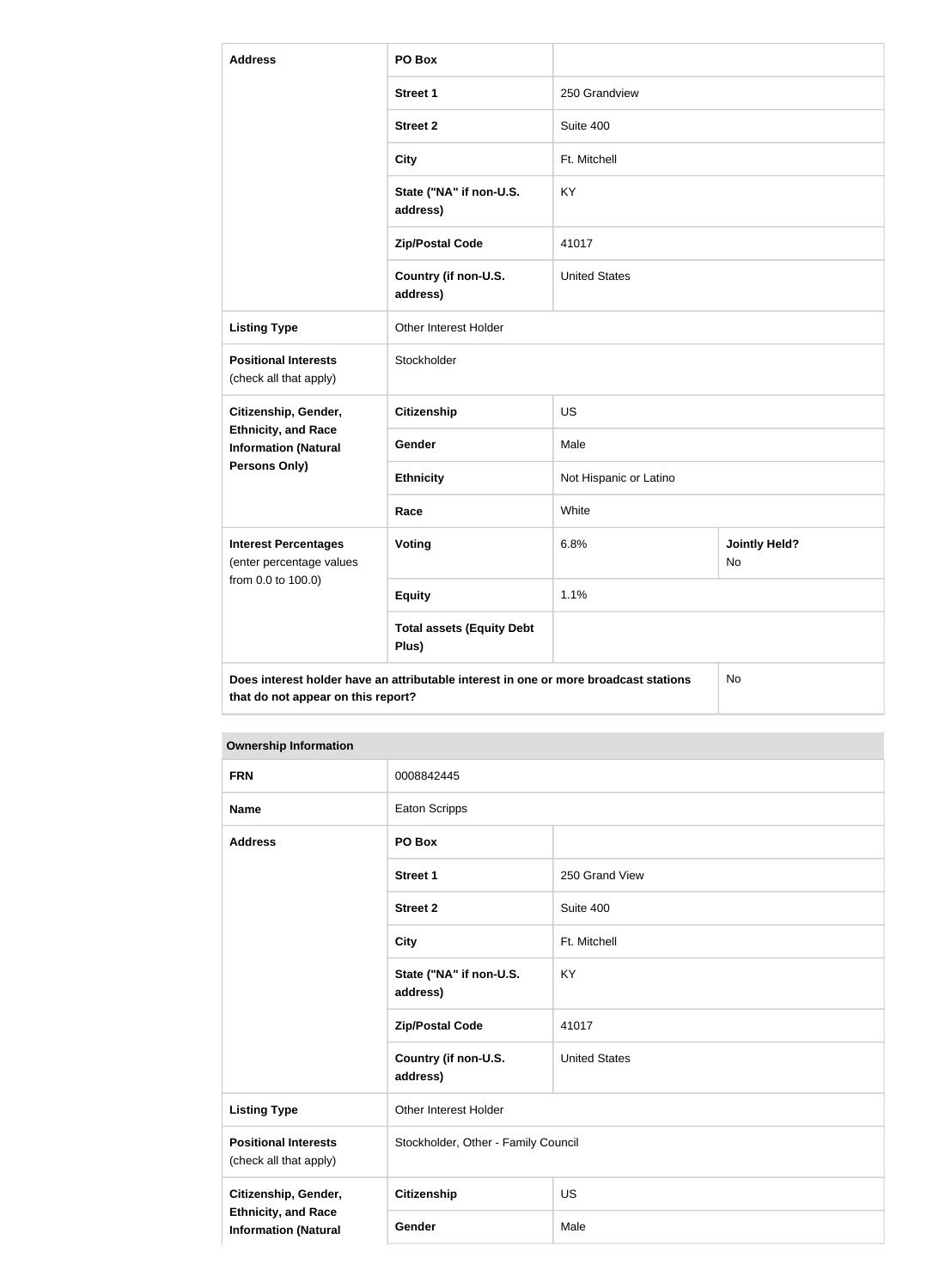| <b>Persons Only)</b>                                                                                                       | <b>Ethnicity</b>                          | Not Hispanic or Latino |                            |
|----------------------------------------------------------------------------------------------------------------------------|-------------------------------------------|------------------------|----------------------------|
|                                                                                                                            | Race                                      | White                  |                            |
| <b>Interest Percentages</b><br>(enter percentage values<br>from 0.0 to 100.0)                                              | Voting                                    | 5.5%                   | <b>Jointly Held?</b><br>No |
|                                                                                                                            | <b>Equity</b>                             | 1.6%                   |                            |
|                                                                                                                            | <b>Total assets (Equity Debt</b><br>Plus) |                        |                            |
| Does interest holder have an attributable interest in one or more broadcast stations<br>that do not appear on this report? |                                           | No.                    |                            |

| <b>FRN</b>                                                                                                                       | 0023206154                                |                                    |  |
|----------------------------------------------------------------------------------------------------------------------------------|-------------------------------------------|------------------------------------|--|
| <b>Name</b>                                                                                                                      | Rebecca A. Brickner                       |                                    |  |
| <b>Address</b>                                                                                                                   | PO Box                                    |                                    |  |
|                                                                                                                                  | <b>Street 1</b>                           | 250 Grandview                      |  |
|                                                                                                                                  | <b>Street 2</b>                           | Suite 400                          |  |
|                                                                                                                                  | <b>City</b>                               | Ft. Mitchell                       |  |
|                                                                                                                                  | State ("NA" if non-U.S.<br>address)       | KY                                 |  |
|                                                                                                                                  | <b>Zip/Postal Code</b>                    | 41017                              |  |
|                                                                                                                                  | Country (if non-U.S.<br>address)          | <b>United States</b>               |  |
| <b>Listing Type</b>                                                                                                              | Other Interest Holder                     |                                    |  |
| <b>Positional Interests</b><br>(check all that apply)                                                                            | Stockholder                               |                                    |  |
| Citizenship, Gender,                                                                                                             | <b>Citizenship</b>                        | <b>US</b>                          |  |
| <b>Ethnicity, and Race</b><br><b>Information (Natural</b>                                                                        | Gender                                    | Female                             |  |
| <b>Persons Only)</b>                                                                                                             | <b>Ethnicity</b>                          | Not Hispanic or Latino             |  |
|                                                                                                                                  | Race                                      | White                              |  |
| <b>Interest Percentages</b><br>(enter percentage values<br>from 0.0 to 100.0)                                                    | Voting                                    | 7.2%<br><b>Jointly Held?</b><br>No |  |
|                                                                                                                                  | <b>Equity</b>                             | 1.8%                               |  |
|                                                                                                                                  | <b>Total assets (Equity Debt</b><br>Plus) |                                    |  |
| Does interest holder have an attributable interest in one or more broadcast stations<br>No<br>that do not appear on this report? |                                           |                                    |  |

| <b>FRN</b>     | 0023206246          |  |  |
|----------------|---------------------|--|--|
| <b>Name</b>    | Virginia S. Vasquez |  |  |
| <b>Address</b> | PO Box              |  |  |
|                |                     |  |  |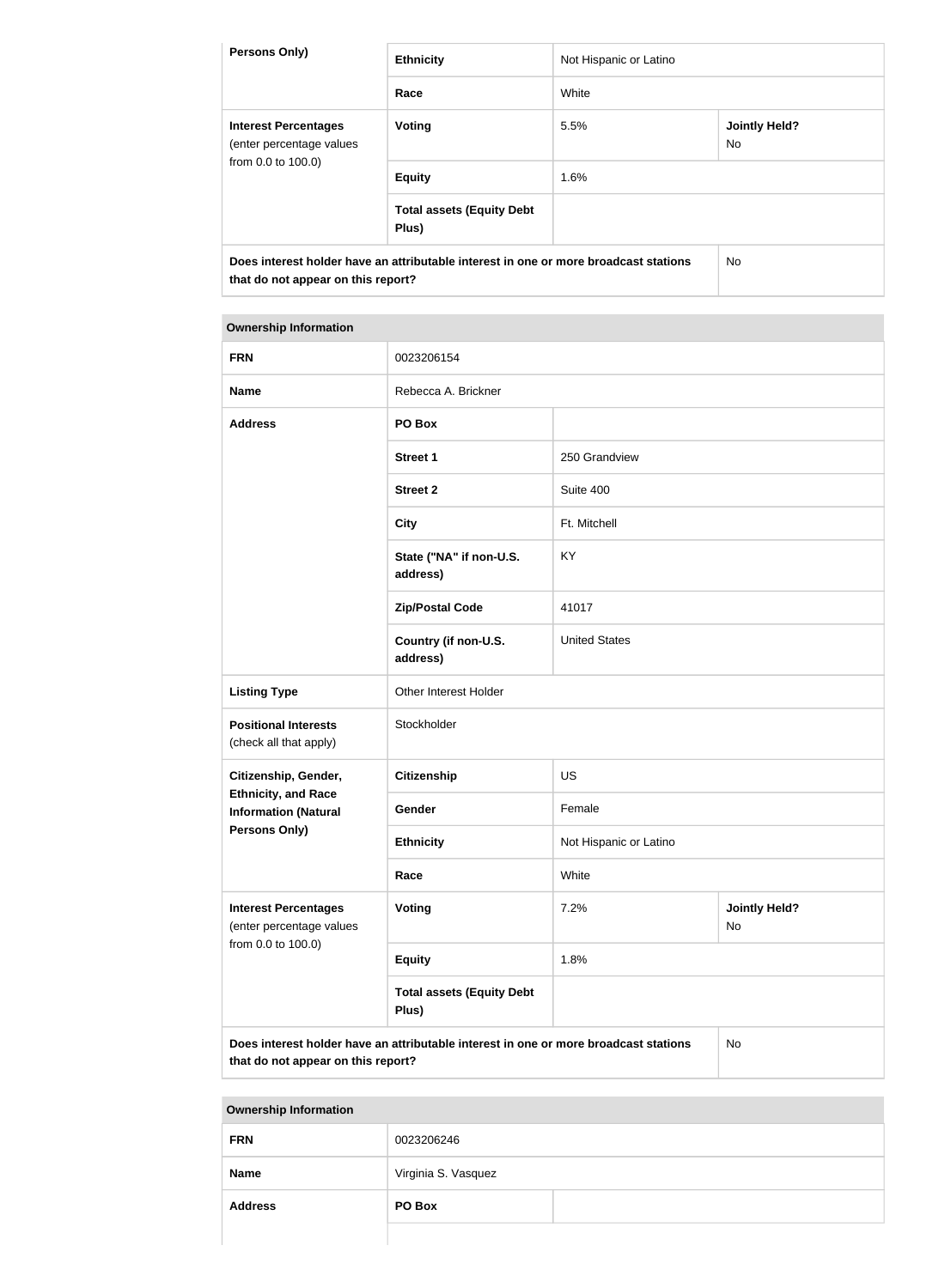|                                                           | <b>Street 1</b>                                                                      | 250 Grandview          |                            |
|-----------------------------------------------------------|--------------------------------------------------------------------------------------|------------------------|----------------------------|
|                                                           | <b>Street 2</b>                                                                      | Suite 400              |                            |
|                                                           | <b>City</b>                                                                          | Ft. Mitchell           |                            |
|                                                           | State ("NA" if non-U.S.<br>address)                                                  | <b>KY</b>              |                            |
|                                                           | <b>Zip/Postal Code</b>                                                               | 41017                  |                            |
|                                                           | Country (if non-U.S.<br>address)                                                     | <b>United States</b>   |                            |
| <b>Listing Type</b>                                       | <b>Other Interest Holder</b>                                                         |                        |                            |
| <b>Positional Interests</b><br>(check all that apply)     | Stockholder                                                                          |                        |                            |
| Citizenship, Gender,                                      | <b>Citizenship</b>                                                                   | <b>US</b>              |                            |
| <b>Ethnicity, and Race</b><br><b>Information (Natural</b> | Gender                                                                               | Female                 |                            |
| Persons Only)                                             | <b>Ethnicity</b>                                                                     | Not Hispanic or Latino |                            |
|                                                           | Race                                                                                 | White                  |                            |
| <b>Interest Percentages</b><br>(enter percentage values   | Voting                                                                               | 7.2%                   | <b>Jointly Held?</b><br>No |
| from 0.0 to 100.0)                                        | <b>Equity</b>                                                                        | 1.8%                   |                            |
|                                                           | <b>Total assets (Equity Debt</b><br>Plus)                                            |                        |                            |
| that do not appear on this report?                        | Does interest holder have an attributable interest in one or more broadcast stations |                        | No                         |

| Ownership information                                                                                     |                                     |                                     |  |
|-----------------------------------------------------------------------------------------------------------|-------------------------------------|-------------------------------------|--|
| <b>FRN</b>                                                                                                | 0026535757                          |                                     |  |
| <b>Name</b>                                                                                               | Charles K. McCabe                   |                                     |  |
| <b>Address</b>                                                                                            | PO Box                              |                                     |  |
|                                                                                                           | <b>Street 1</b>                     | 250 Grandview                       |  |
|                                                                                                           | <b>Street 2</b>                     | Suite 400                           |  |
|                                                                                                           | <b>City</b>                         | Ft. Mitchell                        |  |
|                                                                                                           | State ("NA" if non-U.S.<br>address) | <b>KY</b>                           |  |
|                                                                                                           | <b>Zip/Postal Code</b>              | 41017                               |  |
|                                                                                                           | Country (if non-U.S.<br>address)    | <b>United States</b>                |  |
| <b>Listing Type</b>                                                                                       | Other Interest Holder               |                                     |  |
| <b>Positional Interests</b><br>(check all that apply)                                                     |                                     | Stockholder, Other - Family Council |  |
| Citizenship, Gender,<br><b>Ethnicity, and Race</b><br><b>Information (Natural</b><br><b>Persons Only)</b> | <b>Citizenship</b>                  | <b>US</b>                           |  |
|                                                                                                           | Gender                              | Male                                |  |
|                                                                                                           | <b>Ethnicity</b>                    | Not Hispanic or Latino              |  |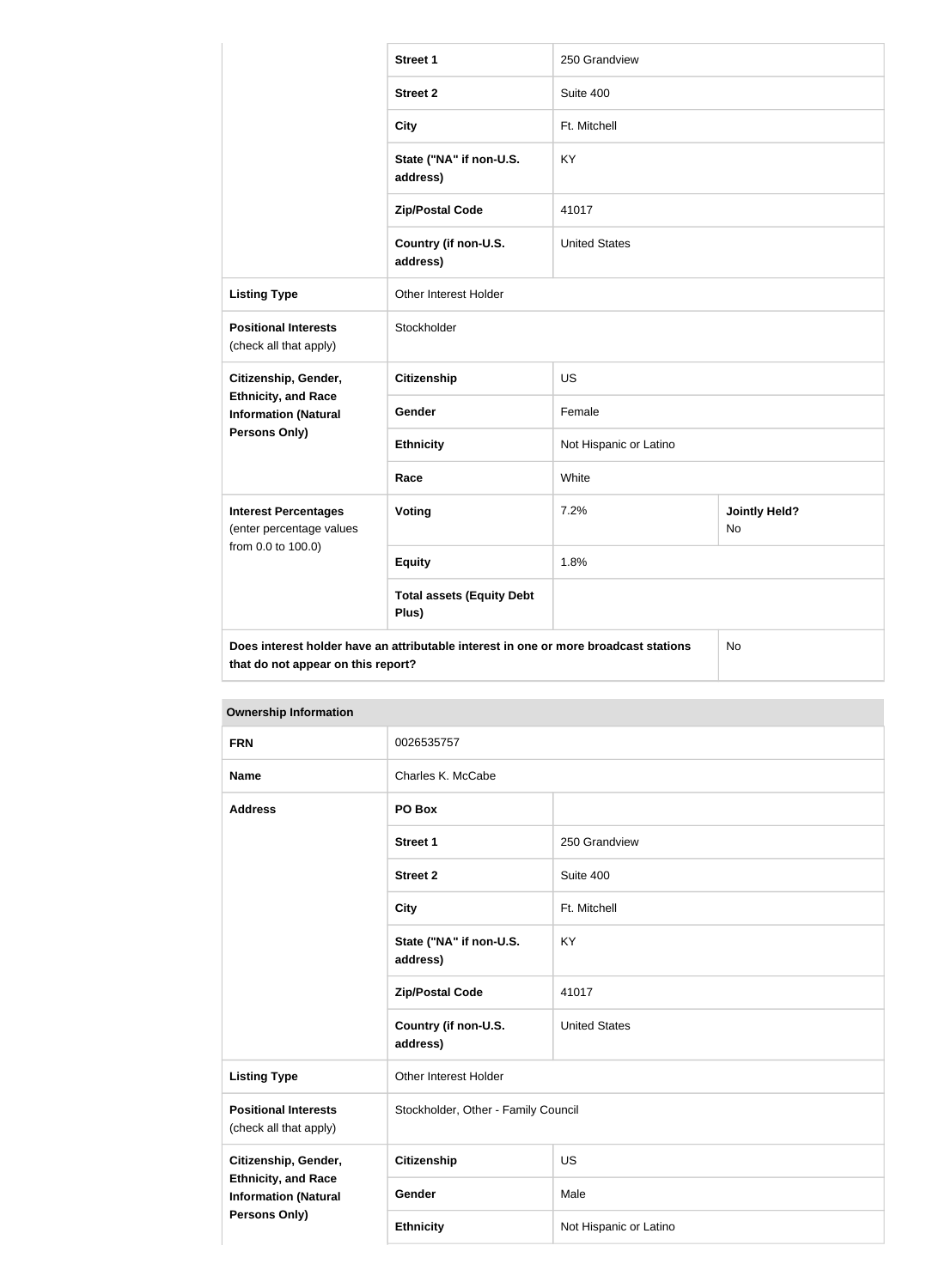|                                                                                                                            | Race                                      | White |                             |
|----------------------------------------------------------------------------------------------------------------------------|-------------------------------------------|-------|-----------------------------|
| <b>Interest Percentages</b><br>(enter percentage values<br>from 0.0 to 100.0)                                              | Voting                                    | 4.8%  | <b>Jointly Held?</b><br>No. |
|                                                                                                                            | <b>Equity</b>                             | 1.4%  |                             |
|                                                                                                                            | <b>Total assets (Equity Debt</b><br>Plus) |       |                             |
| Does interest holder have an attributable interest in one or more broadcast stations<br>that do not appear on this report? |                                           | No    |                             |

|                                                                                                                                  | <b>Ownership Information</b>              |                                    |  |  |
|----------------------------------------------------------------------------------------------------------------------------------|-------------------------------------------|------------------------------------|--|--|
| <b>FRN</b>                                                                                                                       | 0023206436                                |                                    |  |  |
| <b>Name</b>                                                                                                                      | William H. Scripps                        |                                    |  |  |
| <b>Address</b>                                                                                                                   | PO Box                                    |                                    |  |  |
|                                                                                                                                  | <b>Street 1</b>                           | 250 Grandview                      |  |  |
|                                                                                                                                  | <b>Street 2</b>                           | Suite 400                          |  |  |
|                                                                                                                                  | <b>City</b>                               | Ft. Mitchell                       |  |  |
|                                                                                                                                  | State ("NA" if non-U.S.<br>address)       | <b>KY</b>                          |  |  |
|                                                                                                                                  | <b>Zip/Postal Code</b>                    | 41017                              |  |  |
|                                                                                                                                  | Country (if non-U.S.<br>address)          | <b>United States</b>               |  |  |
| <b>Listing Type</b>                                                                                                              | Other Interest Holder                     |                                    |  |  |
| <b>Positional Interests</b><br>(check all that apply)                                                                            | Stockholder, Other - Family Council       |                                    |  |  |
| Citizenship, Gender,                                                                                                             | <b>Citizenship</b>                        | <b>US</b>                          |  |  |
| <b>Ethnicity, and Race</b><br><b>Information (Natural</b>                                                                        | Gender                                    | Male                               |  |  |
| Persons Only)                                                                                                                    | <b>Ethnicity</b>                          | Not Hispanic or Latino             |  |  |
|                                                                                                                                  | Race                                      | White                              |  |  |
| <b>Interest Percentages</b><br>(enter percentage values                                                                          | Voting                                    | 4.8%<br><b>Jointly Held?</b><br>No |  |  |
| from 0.0 to 100.0)                                                                                                               | <b>Equity</b>                             | 1.2%                               |  |  |
|                                                                                                                                  | <b>Total assets (Equity Debt</b><br>Plus) |                                    |  |  |
| Does interest holder have an attributable interest in one or more broadcast stations<br>No<br>that do not appear on this report? |                                           |                                    |  |  |

n.

| <b>FRN</b>     | 0023206444          |               |
|----------------|---------------------|---------------|
| <b>Name</b>    | Jonathan L. Scripps |               |
| <b>Address</b> | PO Box              |               |
|                | <b>Street 1</b>     | 250 Grandview |
|                |                     |               |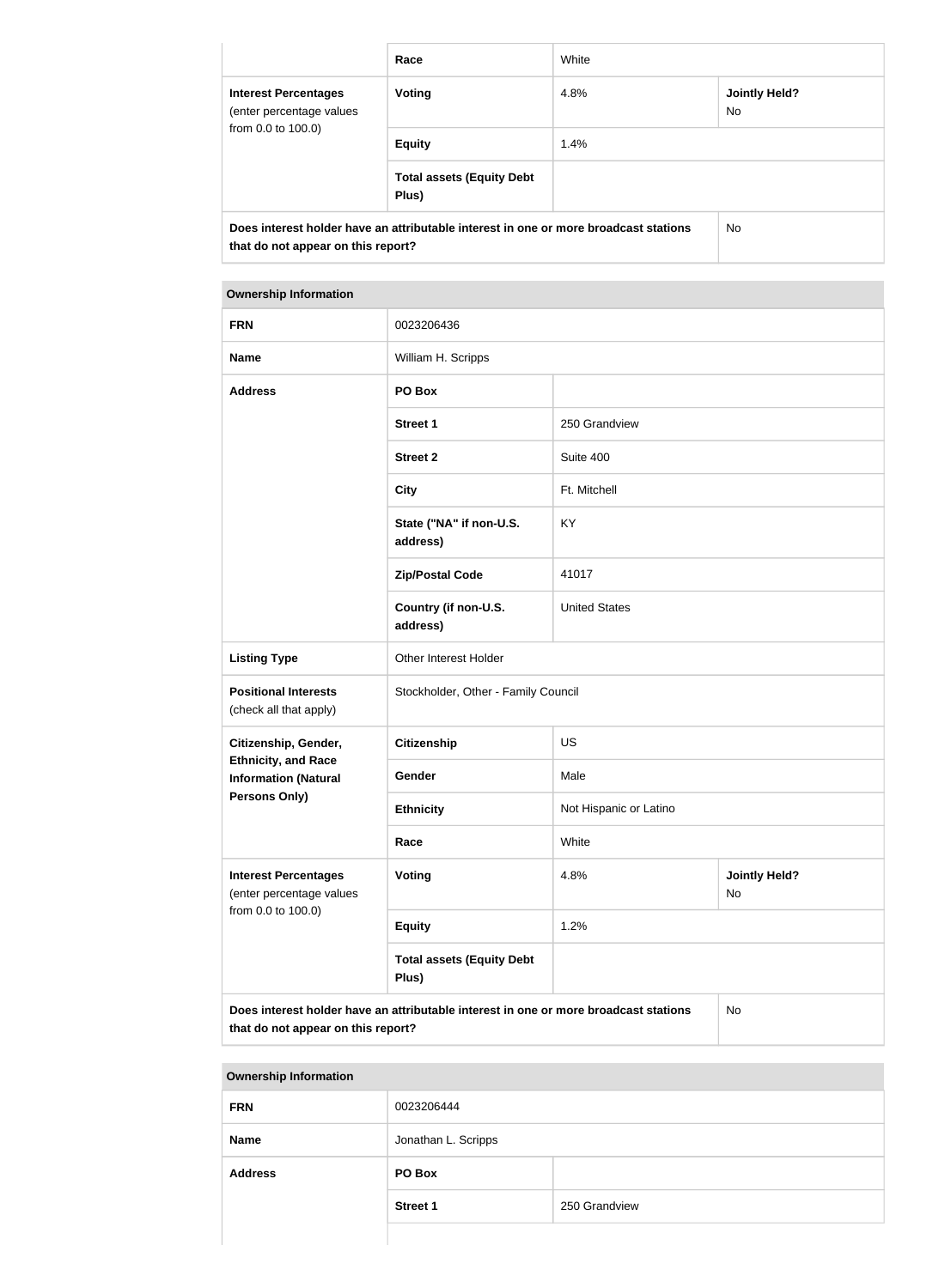|                                                                               | <b>Street 2</b>                                                                      | Suite 400              |                            |
|-------------------------------------------------------------------------------|--------------------------------------------------------------------------------------|------------------------|----------------------------|
|                                                                               | <b>City</b>                                                                          | Ft. Mitchell           |                            |
|                                                                               | State ("NA" if non-U.S.<br>address)                                                  | KY                     |                            |
|                                                                               | <b>Zip/Postal Code</b>                                                               | 41017                  |                            |
|                                                                               | Country (if non-U.S.<br>address)                                                     | <b>United States</b>   |                            |
| <b>Listing Type</b>                                                           | Other Interest Holder                                                                |                        |                            |
| <b>Positional Interests</b><br>(check all that apply)                         | Stockholder, Other - Family Council                                                  |                        |                            |
| Citizenship, Gender,                                                          | Citizenship                                                                          | <b>US</b>              |                            |
| <b>Ethnicity, and Race</b><br><b>Information (Natural</b>                     | Gender                                                                               | Male                   |                            |
| <b>Persons Only)</b>                                                          | <b>Ethnicity</b>                                                                     | Not Hispanic or Latino |                            |
|                                                                               | Race                                                                                 | White                  |                            |
| <b>Interest Percentages</b><br>(enter percentage values<br>from 0.0 to 100.0) | Voting                                                                               | 0.8%                   | <b>Jointly Held?</b><br>No |
|                                                                               | <b>Equity</b>                                                                        | 0.2%                   |                            |
|                                                                               | <b>Total assets (Equity Debt</b><br>Plus)                                            |                        |                            |
| that do not appear on this report?                                            | Does interest holder have an attributable interest in one or more broadcast stations |                        | No                         |

| <b>Ownership Information</b>                                                                              |                                     |                        |  |
|-----------------------------------------------------------------------------------------------------------|-------------------------------------|------------------------|--|
| <b>FRN</b>                                                                                                | 0011021805                          |                        |  |
| <b>Name</b>                                                                                               | Edward W. Scripps                   |                        |  |
| <b>Address</b>                                                                                            | PO Box                              |                        |  |
|                                                                                                           | <b>Street 1</b>                     | 250 Grandview          |  |
|                                                                                                           | <b>Street 2</b>                     |                        |  |
|                                                                                                           | <b>City</b>                         | Ft. Mitchell           |  |
|                                                                                                           | State ("NA" if non-U.S.<br>address) | KY                     |  |
|                                                                                                           | <b>Zip/Postal Code</b>              | 41017                  |  |
|                                                                                                           | Country (if non-U.S.<br>address)    | <b>United States</b>   |  |
| <b>Listing Type</b>                                                                                       | Other Interest Holder               |                        |  |
| <b>Positional Interests</b><br>(check all that apply)                                                     | Stockholder                         |                        |  |
| Citizenship, Gender,<br><b>Ethnicity, and Race</b><br><b>Information (Natural</b><br><b>Persons Only)</b> | <b>Citizenship</b>                  | <b>US</b>              |  |
|                                                                                                           | Gender                              | Male                   |  |
|                                                                                                           | <b>Ethnicity</b>                    | Not Hispanic or Latino |  |

**Race** White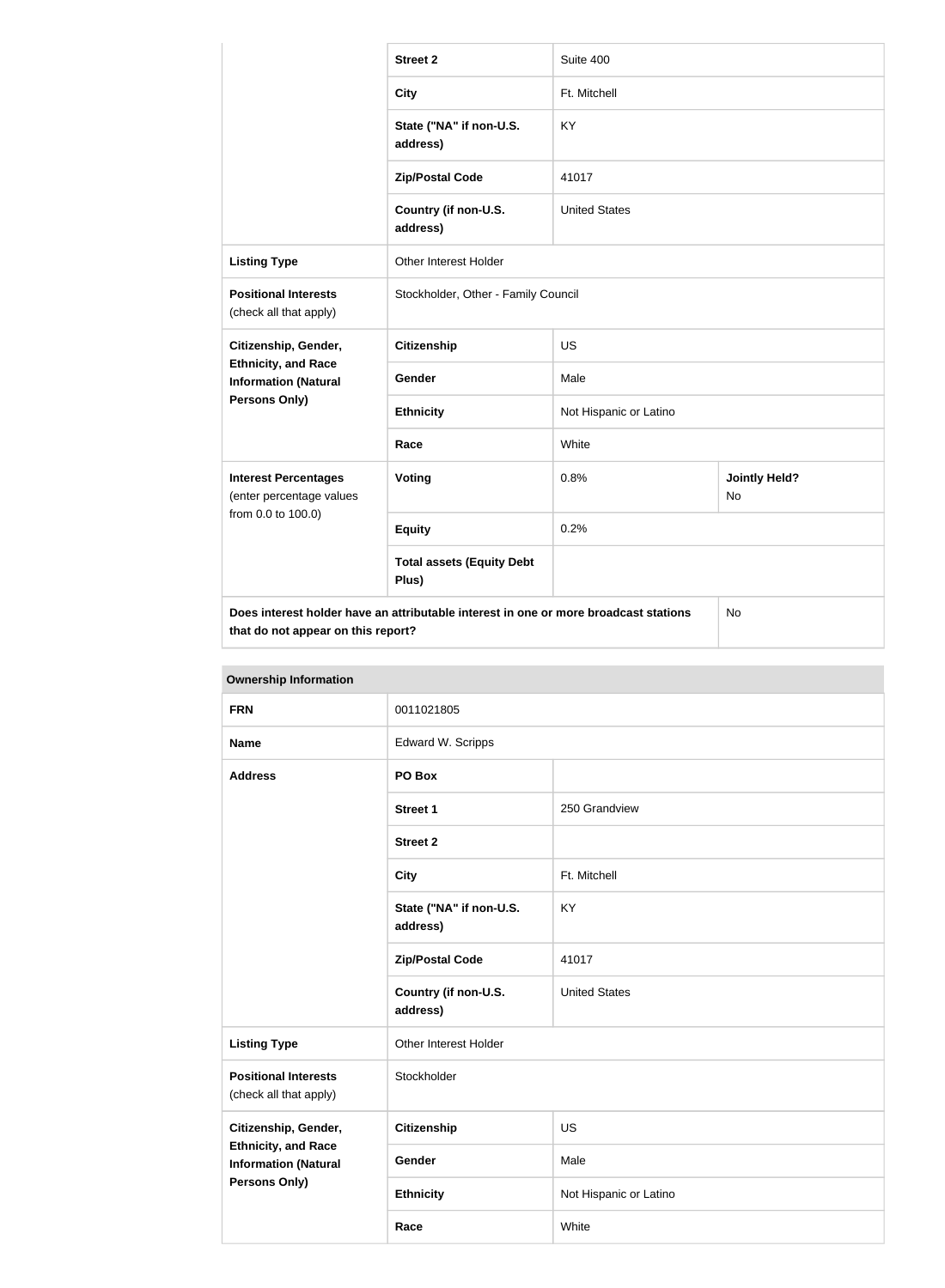| <b>Interest Percentages</b><br>(enter percentage values<br>from 0.0 to 100.0)                                              | Voting                                    | Jointly Held?<br>5.5%<br>No. |     |  |
|----------------------------------------------------------------------------------------------------------------------------|-------------------------------------------|------------------------------|-----|--|
|                                                                                                                            | <b>Equity</b>                             | 1.6%                         |     |  |
|                                                                                                                            | <b>Total assets (Equity Debt</b><br>Plus) |                              |     |  |
| Does interest holder have an attributable interest in one or more broadcast stations<br>that do not appear on this report? |                                           |                              | No. |  |

| <b>FRN</b>                                                                                                                       | 2130004233                                |                                    |  |  |
|----------------------------------------------------------------------------------------------------------------------------------|-------------------------------------------|------------------------------------|--|--|
| <b>Name</b>                                                                                                                      | Charles E. Scripps, Jr.                   |                                    |  |  |
| <b>Address</b>                                                                                                                   | PO Box                                    |                                    |  |  |
|                                                                                                                                  | <b>Street 1</b>                           | 250 Grandview                      |  |  |
|                                                                                                                                  | <b>Street 2</b>                           |                                    |  |  |
|                                                                                                                                  | <b>City</b>                               | Ft. Mitchell                       |  |  |
|                                                                                                                                  | State ("NA" if non-U.S.<br>address)       | KY                                 |  |  |
|                                                                                                                                  | <b>Zip/Postal Code</b>                    | 41017                              |  |  |
|                                                                                                                                  | Country (if non-U.S.<br>address)          | <b>United States</b>               |  |  |
| <b>Listing Type</b>                                                                                                              | Other Interest Holder                     |                                    |  |  |
| <b>Positional Interests</b><br>(check all that apply)                                                                            | Stockholder                               |                                    |  |  |
| Citizenship, Gender,                                                                                                             | <b>Citizenship</b>                        | <b>US</b>                          |  |  |
| <b>Ethnicity, and Race</b><br><b>Information (Natural</b>                                                                        | Gender                                    | Male                               |  |  |
| <b>Persons Only)</b>                                                                                                             | <b>Ethnicity</b>                          | Not Hispanic or Latino             |  |  |
|                                                                                                                                  | Race                                      | White                              |  |  |
| <b>Interest Percentages</b><br>(enter percentage values<br>from 0.0 to 100.0)                                                    | Voting                                    | 5.5%<br><b>Jointly Held?</b><br>No |  |  |
|                                                                                                                                  | <b>Equity</b>                             | 1.7%                               |  |  |
|                                                                                                                                  | <b>Total assets (Equity Debt</b><br>Plus) |                                    |  |  |
| Does interest holder have an attributable interest in one or more broadcast stations<br>No<br>that do not appear on this report? |                                           |                                    |  |  |

| <b>Ownership Information</b> |                      |               |  |
|------------------------------|----------------------|---------------|--|
| <b>FRN</b>                   | 0027246545           |               |  |
| <b>Name</b>                  | Robert M. Scagliotti |               |  |
| <b>Address</b>               | PO Box               |               |  |
|                              | <b>Street 1</b>      | 250 Grandview |  |
|                              | <b>Street 2</b>      |               |  |
|                              |                      |               |  |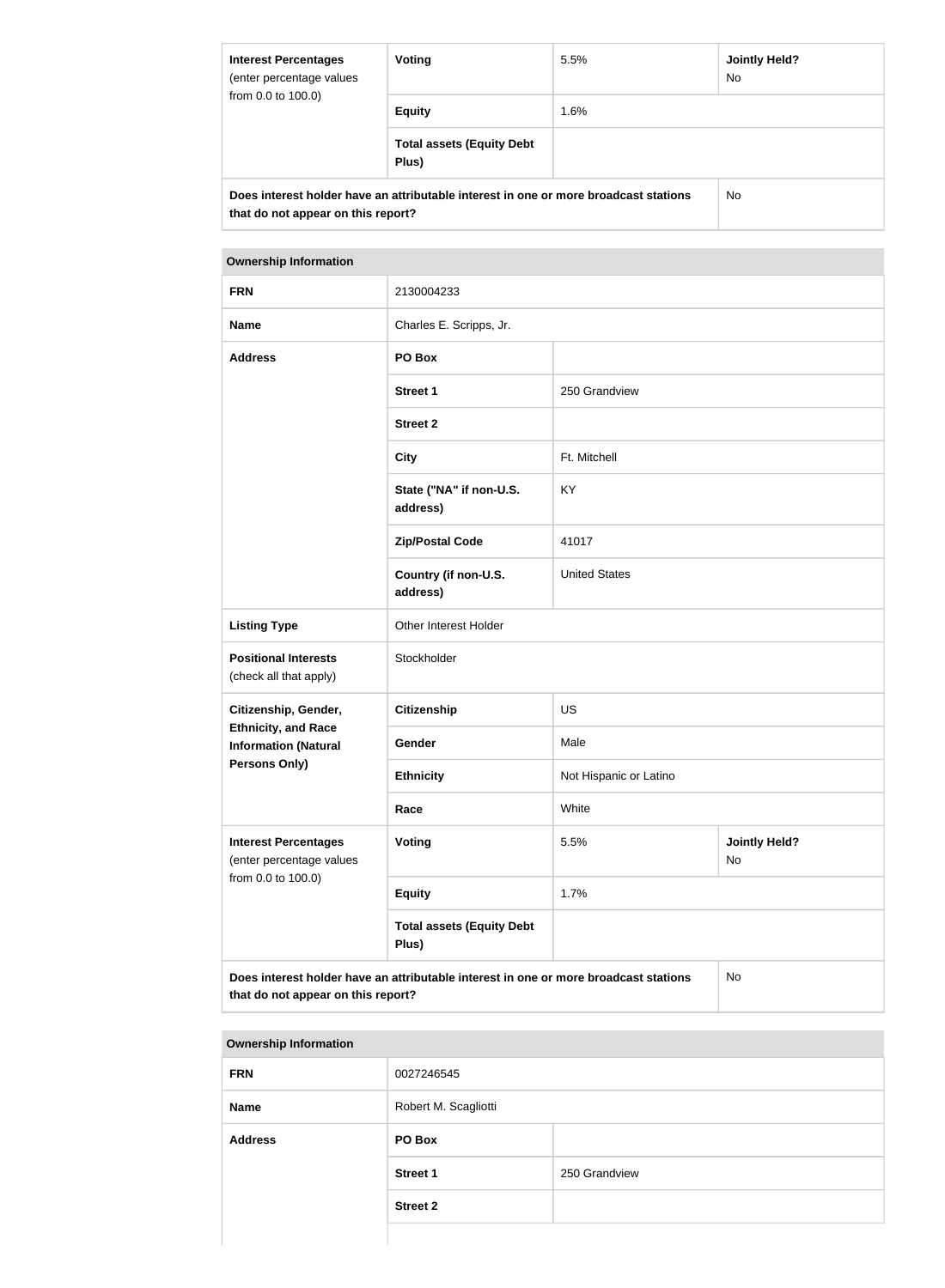|                                                                                                                                                                                                      | <b>City</b>                               | Ft. Mitchell           |                            |
|------------------------------------------------------------------------------------------------------------------------------------------------------------------------------------------------------|-------------------------------------------|------------------------|----------------------------|
|                                                                                                                                                                                                      | State ("NA" if non-U.S.<br>address)       | KY                     |                            |
|                                                                                                                                                                                                      | <b>Zip/Postal Code</b>                    | 41017                  |                            |
|                                                                                                                                                                                                      | Country (if non-U.S.<br>address)          | <b>United States</b>   |                            |
| <b>Listing Type</b>                                                                                                                                                                                  | Other Interest Holder                     |                        |                            |
| <b>Positional Interests</b><br>(check all that apply)                                                                                                                                                | Stockholder, Other - Family Council       |                        |                            |
| Citizenship, Gender,<br><b>Ethnicity, and Race</b><br><b>Information (Natural</b>                                                                                                                    | <b>Citizenship</b>                        | <b>US</b>              |                            |
|                                                                                                                                                                                                      | Gender                                    | Male                   |                            |
| Persons Only)                                                                                                                                                                                        | <b>Ethnicity</b>                          | Not Hispanic or Latino |                            |
|                                                                                                                                                                                                      | Race                                      | White                  |                            |
| <b>Interest Percentages</b><br>(enter percentage values                                                                                                                                              | Voting                                    | 0.9%                   | <b>Jointly Held?</b><br>No |
| from 0.0 to 100.0)                                                                                                                                                                                   | <b>Equity</b>                             | 0.1%                   |                            |
|                                                                                                                                                                                                      | <b>Total assets (Equity Debt</b><br>Plus) |                        |                            |
| Does interest holder have an attributable interest in one or more broadcast stations<br>No<br>that do not appear on this report?                                                                     |                                           |                        |                            |
| (b) Respondent certifies that any interests, including equity, financial, or voting<br>interests, not reported in this filing are non-attributable.<br>If "No," submit as an exhibit an explanation. |                                           |                        | Yes                        |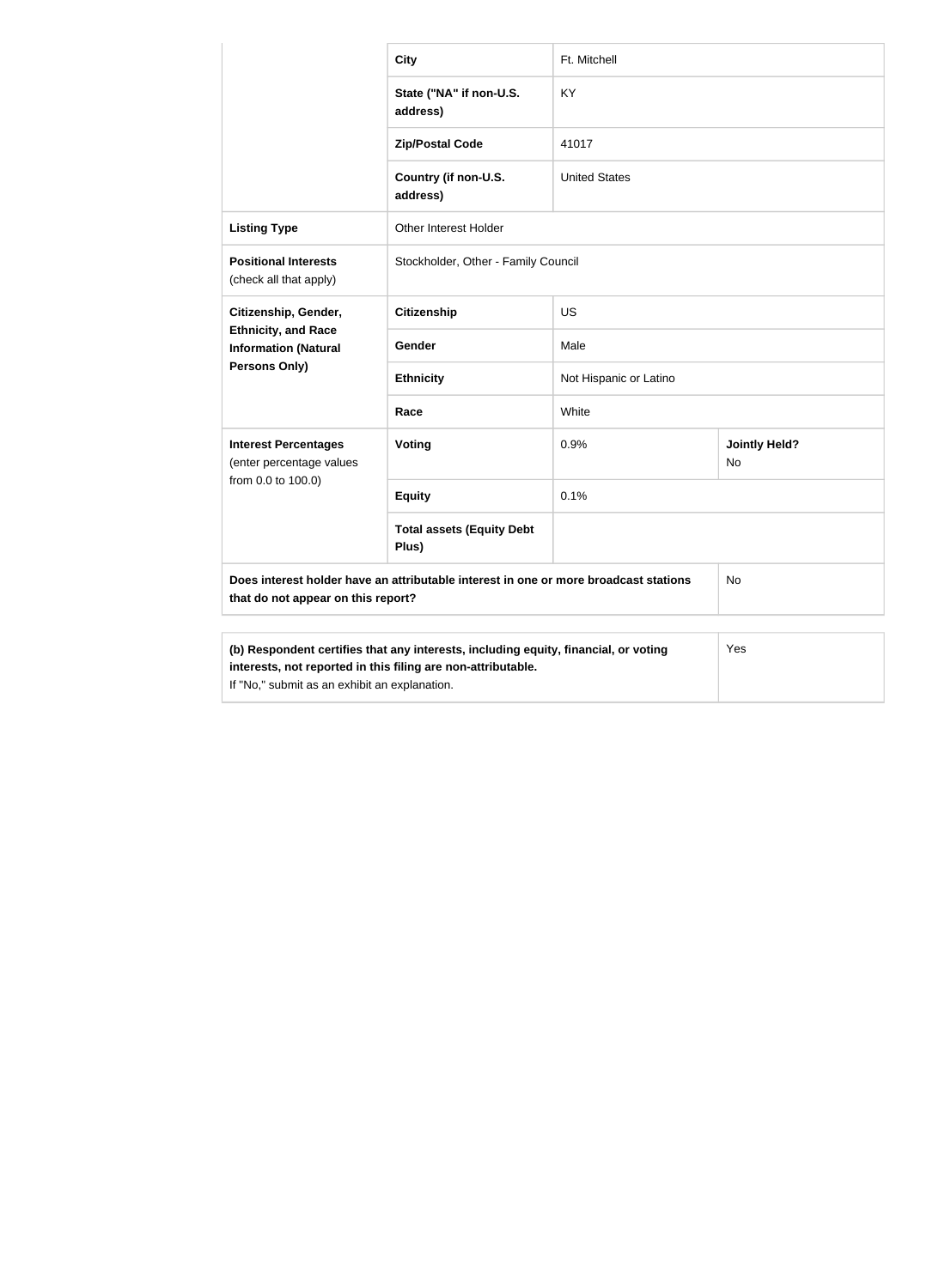

**(d) Are any of the individuals listed as an attributable interest holder in the Respondent married to each other or related to each other as parentchild or as siblings?** Yes

If "Yes," provide the following information for each such the relationship.

#### **Family Relationships**

| <b>FRN</b>   | 0022581888 | <b>Name</b> | Barbara V Scripps |
|--------------|------------|-------------|-------------------|
| <b>FRN</b>   | 0014390512 | <b>Name</b> | Paul Scripps      |
| Relationship | Siblings   |             |                   |

#### **Family Relationships**

| <b>FRN</b>   | 0008842445 | <b>Name</b> | Eaton Scripps         |
|--------------|------------|-------------|-----------------------|
| <b>FRN</b>   | 2130004233 | <b>Name</b> | Charles E Scripps, Jr |
| Relationship | Siblings   |             |                       |

#### **Family Relationships**

| <b>FRN</b>   | 0023206154 | <b>Name</b> | Rebecca A Brickner |
|--------------|------------|-------------|--------------------|
| <b>FRN</b>   | 0023206246 | <b>Name</b> | Virginia S Vasquez |
| Relationship | Siblings   |             |                    |